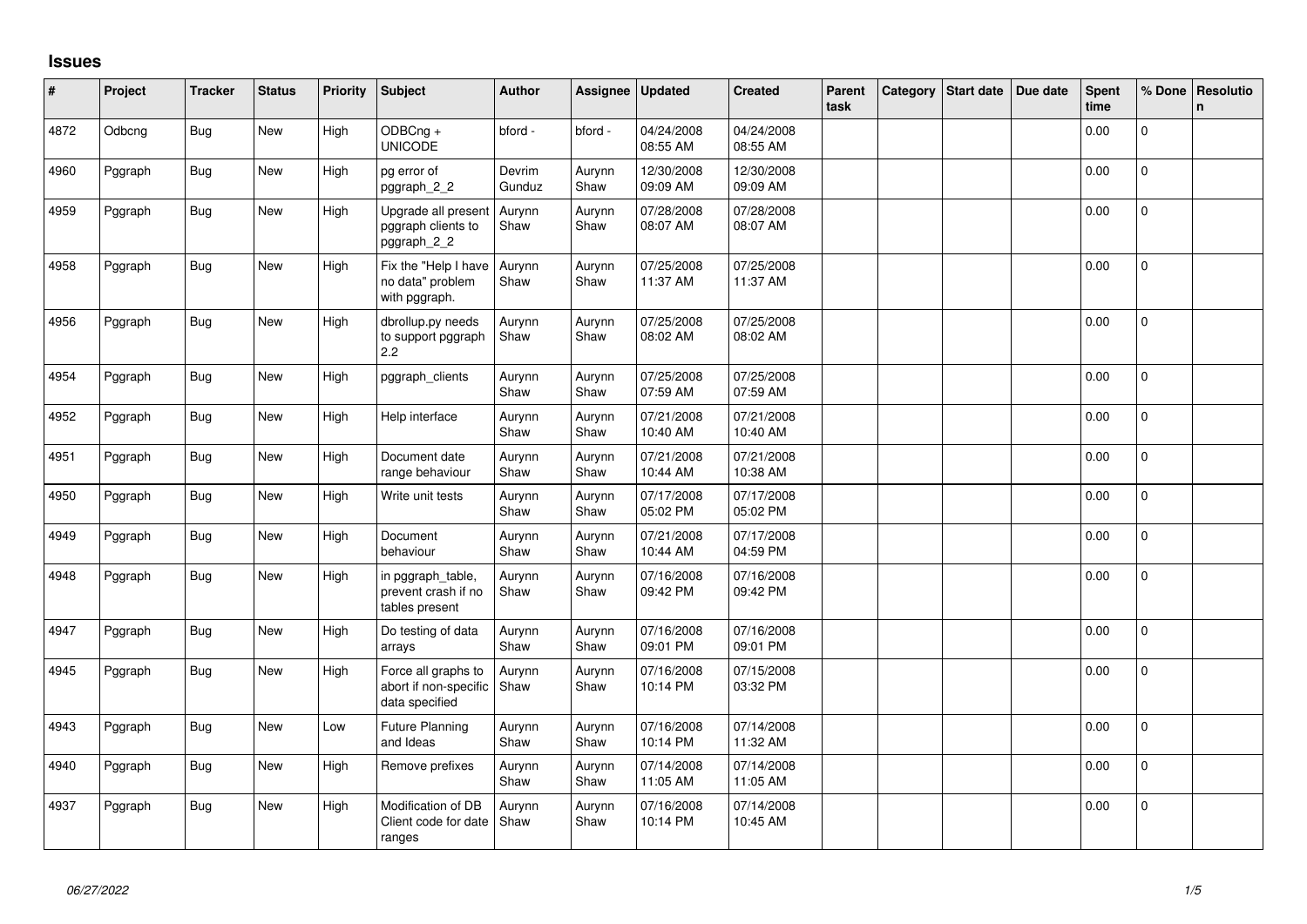| #    | Project      | <b>Tracker</b> | <b>Status</b>  | <b>Priority</b> | <b>Subject</b>                                                                                               | <b>Author</b>        | Assignee          | <b>Updated</b>         | <b>Created</b>         | Parent<br>task | Category | Start date            | Due date  | <b>Spent</b><br>time | % Done       | Resolutio<br>$\mathsf{n}$ |
|------|--------------|----------------|----------------|-----------------|--------------------------------------------------------------------------------------------------------------|----------------------|-------------------|------------------------|------------------------|----------------|----------|-----------------------|-----------|----------------------|--------------|---------------------------|
| 4936 | Pggraph      | <b>Bug</b>     | <b>New</b>     | High            | Modify averaging<br>functions                                                                                | Aurynn<br>Shaw       | Aurynn<br>Shaw    | 07/14/2008<br>10:12 AM | 07/14/2008<br>10:11 AM |                |          |                       |           | 0.00                 | $\mathbf 0$  |                           |
| 5328 | pitrtools    | <b>Bug</b>     | New            | High            | threaded rsync.py:<br>--delete-excluded<br>causes all files to<br>be deleted                                 | Eric<br>Worden       |                   | 01/17/2017<br>10:48 AM | 01/17/2017<br>10:48 AM |                |          | 01/17/201<br>7        |           | 0.00                 | $\mathbf 0$  |                           |
| 5350 | PL/php       | <b>Bug</b>     | New            | Normal          | Fwd: Telcel red                                                                                              | briana26c -          |                   | 11/09/2018<br>09:47 PM | 11/09/2018<br>09:47 PM |                |          |                       |           | 0.00                 | $\Omega$     |                           |
| 5349 | PL/php       | <b>Bug</b>     | <b>New</b>     | Normal          | <b>Telcel red</b>                                                                                            | briana26c -          |                   | 11/04/2018<br>11:06 AM | 11/04/2018<br>11:06 AM |                |          |                       |           | 0.00                 | $\mathbf 0$  |                           |
| 5260 | PL/php       | Bug            | <b>New</b>     | High            | The function could<br>not return varchar<br>string -- When<br>there is function<br>definition in<br>includes | anthony<br>chen      |                   | 11/04/2011<br>08:57 AM | 11/02/2011<br>11:16 PM |                |          | 11/02/201             | 11/11/201 | 0.00                 | $\mathsf{O}$ |                           |
| 5258 | PL/php       | <b>Bug</b>     | <b>New</b>     | Normal          | Get rid of the<br>trusted PL/PHP                                                                             | Alexey<br>Klyukin    |                   | 05/27/2011<br>05:43 AM | 05/27/2011<br>05:43 AM |                |          | 05/27/201             |           | 0.00                 | $\mathbf 0$  |                           |
| 5255 | PL/php       | Bug            | <b>New</b>     | Normal          | support<br><b>TRUNCATE</b><br>triggers                                                                       | Álvaro<br>Herrera    |                   | 05/21/2011<br>04:29 PM | 05/21/2011<br>04:29 PM |                |          | 05/21/201             |           | 0.00                 | $\pmb{0}$    |                           |
| 5225 | PL/php       | <b>Bug</b>     | <b>New</b>     | Normal          | Unable to build<br>PL/php on OS X<br>(PHP 5.3)                                                               | Alexey<br>Klyukin    | Alexey<br>Klyukin | 05/27/2011<br>05:05 AM | 06/29/2010<br>05:25 AM |                |          | 06/29/201<br>$\Omega$ |           | 0.00                 | $\mathbf 0$  |                           |
| 4972 | PL/php       | <b>Bug</b>     | In<br>Progress | Normal          | array $PHP \lt\gt Pg$<br>conversion is<br>broken                                                             | Álvaro<br>Herrera    |                   | 05/21/2011<br>04:50 PM | 11/23/2005<br>11:48 AM |                |          |                       |           | 0.00                 | $\mathbf 0$  |                           |
| 5345 | postgres_fdw | <b>Bug</b>     | <b>New</b>     | Normal          | Follow-up                                                                                                    | Karen<br>Edwards     |                   | 11/28/2017<br>03:16 PM | 11/28/2017<br>03:16 PM |                |          |                       |           | 0.00                 | $\mathbf 0$  |                           |
| 5326 | postgres_fdw | <b>Bug</b>     | <b>New</b>     | Normal          | <b>Ubuntu Users</b><br><b>Email List</b>                                                                     | Melony<br>Scheid     |                   | 11/15/2016<br>07:03 AM | 11/15/2016<br>07:03 AM |                |          |                       |           | 0.00                 | $\mathbf 0$  |                           |
| 5318 | postgres_fdw | Bug            | <b>New</b>     | Normal          | C-Level, VP-Level,<br>Directors and<br><b>Manager Contacts</b>                                               | Tatum Lau            |                   | 06/08/2016<br>07:52 AM | 06/08/2016<br>07:52 AM |                |          |                       |           | 0.00                 | $\mathsf{O}$ |                           |
| 5317 | postgres_fdw | <b>Bug</b>     | New            | Normal          | Jonie Bittenbender                                                                                           | Jonie<br>Bittenbende |                   | 01/26/2016<br>10:56 PM | 01/26/2016<br>10:56 PM |                |          |                       |           | 0.00                 | $\mathbf{0}$ |                           |
| 5316 | postgres_fdw | Bug            | New            | Normal          | (no subject)                                                                                                 | Julieta<br>Clubb     |                   | 01/18/2016<br>04:11 AM | 01/18/2016<br>04:11 AM |                |          |                       |           | 0.00                 | $\Omega$     |                           |
| 5312 | postgres fdw | Bug            | New            | Normal          | AutoDesk Users                                                                                               | Kina<br>Lawrence     |                   | 03/09/2015<br>07:36 AM | 03/09/2015<br>07:36 AM |                |          |                       |           | 0.00                 | $\mathbf{0}$ |                           |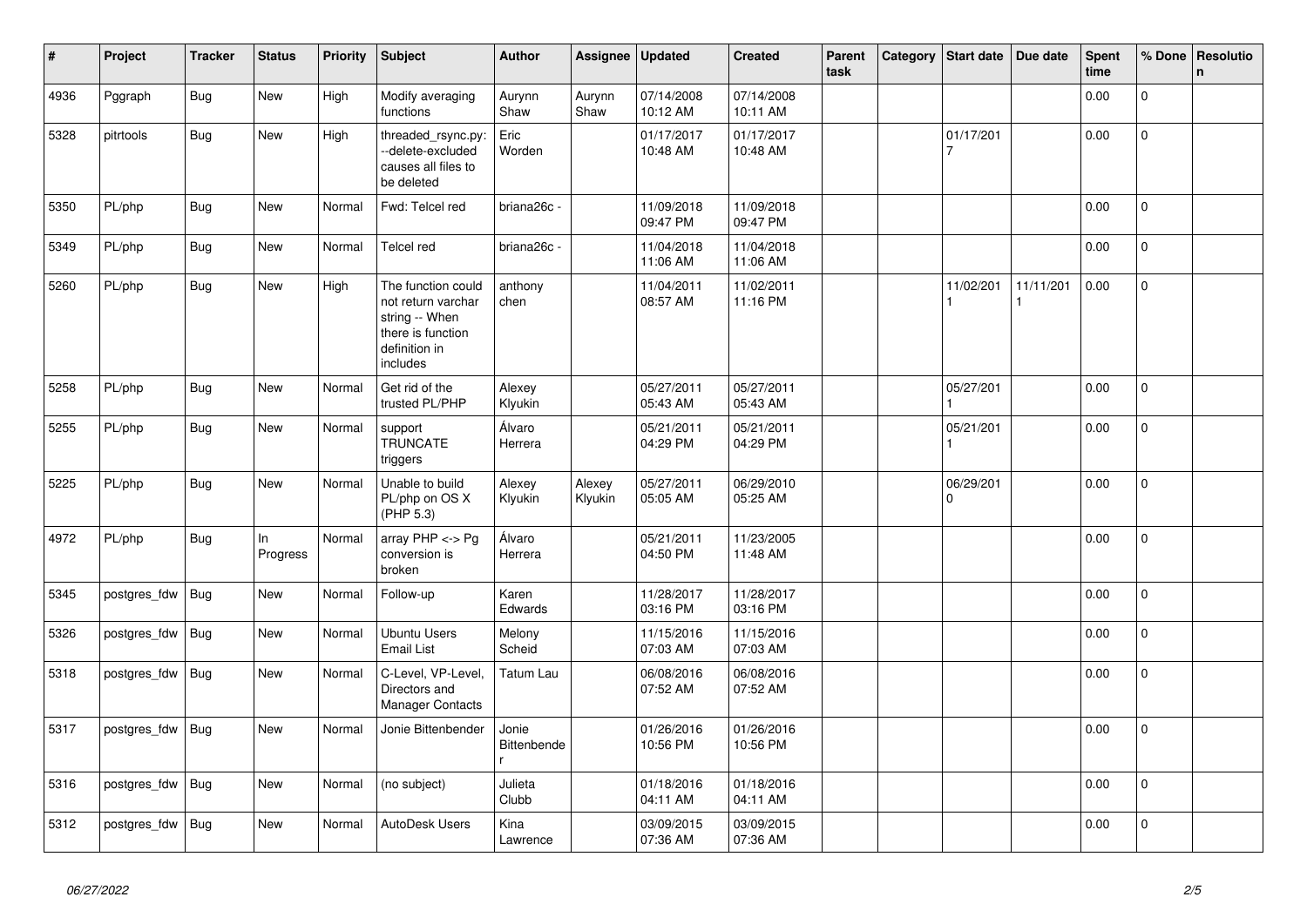| #    | Project                 | <b>Tracker</b> | <b>Status</b>     | <b>Priority</b> | <b>Subject</b>                                    | <b>Author</b>                            | Assignee       | <b>Updated</b>         | <b>Created</b>         | Parent<br>task | Category | Start date   Due date | Spent<br>time | % Done         | Resolutio<br>n |
|------|-------------------------|----------------|-------------------|-----------------|---------------------------------------------------|------------------------------------------|----------------|------------------------|------------------------|----------------|----------|-----------------------|---------------|----------------|----------------|
| 5303 | postgres_fdw            | <b>Bug</b>     | New               | Normal          | [SPAM] Good<br>shoes good prices                  | Alvherre -                               |                | 05/11/2014<br>09:24 AM | 05/11/2014<br>09:24 AM |                |          |                       | 0.00          | $\mathbf 0$    |                |
| 5301 | postgres_fdw            | Bug            | New               | Normal          | My husband loves<br>Jacob & Co                    | Postgres<br>fdw                          |                | 05/08/2014<br>03:17 AM | 05/08/2014<br>03:17 AM |                |          |                       | 0.00          | $\mathbf 0$    |                |
| 5292 | postgres_fdw            | Bug            | New               | Normal          | [SPAM] Good<br>shoes good prices                  | Ladyregina                               |                | 04/11/2014<br>02:06 PM | 04/11/2014<br>02:06 PM |                |          |                       | 0.00          | 0              |                |
| 5291 | postgres_fdw            | <b>Bug</b>     | New               | Normal          | Great watches at<br>cut-prices                    | Jkawasaki -                              |                | 04/11/2014<br>07:30 AM | 04/11/2014<br>07:30 AM |                |          |                       | 0.00          | 0              |                |
| 5331 | postgresql-sn Bug<br>ap |                | New               | Normal          | PgBackRest                                        | Joshua<br>Drake                          |                | 02/10/2017<br>09:56 AM | 02/10/2017<br>09:56 AM |                |          |                       | 0.00          | $\overline{0}$ |                |
| 5000 | Simpycity               | <b>Bug</b>     | New               | Urgent          | Automatic Rollback<br>Fix.                        | Lacey<br>Powers                          | Aurynn<br>Shaw | 04/29/2009<br>11:22 AM | 04/29/2009<br>11:22 AM |                |          |                       | 0.00          | 0              |                |
| 4993 | Simpycity               | <b>Bug</b>     | New               | High            | Finish docs                                       | Aurynn<br>Shaw                           | Aurynn<br>Shaw | 11/25/2008<br>11:31 AM | 11/25/2008<br>11:31 AM |                |          |                       | 0.00          | $\mathbf{0}$   |                |
| 4873 | Odbcng                  | Feature        | New               | High            | Win64 version                                     | bford -                                  | bford -        | 07/23/2008<br>02:21 AM | 07/23/2008<br>02:21 AM |                |          |                       | 0.00          | $\mathbf 0$    |                |
| 4868 | Odbcng                  | Feature        | New               | High            | Test environment                                  | bford -                                  | bford -        | 11/28/2007<br>02:22 PM | 11/27/2007<br>08:48 PM |                |          |                       | 0.00          | $\mathbf 0$    |                |
| 4866 | Odbcng                  | Feature        | New               | High            | please post test<br>cases                         | bford -                                  | bford -        | 11/16/2007<br>08:21 PM | 11/16/2007<br>08:21 PM |                |          |                       | 0.00          | 0              |                |
| 4933 | Pggraph                 | Feature        | New               | Normal          | Feature requests.<br>pggraph                      | Aurynn<br>Shaw                           | Aurynn<br>Shaw | 03/12/2008<br>12:44 PM | 03/12/2008<br>12:44 PM |                |          |                       | 0.00          | 0              |                |
| 4932 | Pggraph                 | Feature        | New               | Normal          | Have pggraph<br>directly access Wiki<br>passwords | Aurynn<br>Shaw                           | Aurynn<br>Shaw | 12/31/2007<br>10:28 AM | 12/31/2007<br>10:28 AM |                |          |                       | 0.00          | 0              |                |
| 4931 | Pggraph                 | Feature        | New               | Normal          | Develop a nagios<br>plugin for pggraph<br>checks  | Devrim<br>Gunduz                         | Aurynn<br>Shaw | 12/18/2007<br>07:24 PM | 12/18/2007<br>07:24 PM |                |          |                       | 0.00          | 0              |                |
| 4926 | Pggraph                 | Feature        | New               | Normal          | insert/update/delete   bford -                    |                                          | Aurynn<br>Shaw | 12/26/2007<br>12:26 PM | 08/20/2007<br>04:15 PM |                |          |                       | 0.00          | $\mathbf 0$    |                |
| 4925 | Pggraph                 | Feature        | New               | Normal          | Allow graphing<br>specific intervals              | Darcy<br>Buskermole<br>n                 | Aurynn<br>Shaw | 10/16/2007<br>10:28 AM | 07/03/2007<br>08:28 AM |                |          |                       | 0.00          | $\mathbf 0$    |                |
| 4915 | Pggraph                 | Feature        | $\ln$<br>Progress |                 | Normal   insert_time should<br>be timestamptz     | $\vert$ Darcy<br>Buskermole   Shaw<br>n. | Aurynn         | 10/16/2007<br>09:45 AM | 03/21/2007<br>06:35 AM |                |          |                       | 0.00          | 0              |                |
| 4914 | Pggraph                 | Feature        | In<br>Progress    | Normal          | customer feedback                                 | bford -                                  | Aurynn<br>Shaw | 08/20/2007<br>02:37 PM | 03/19/2007<br>08:54 PM |                |          |                       | 0.00          | $\mathbf{0}$   |                |
| 4908 | Pggraph                 | Feature        | In<br>Progress    | Normal          | Table statistics<br>tablename                     | bford -                                  | Aurynn<br>Shaw | 08/20/2007<br>02:35 PM | 01/07/2007<br>07:26 PM |                |          |                       | 0.00          | $\Omega$       |                |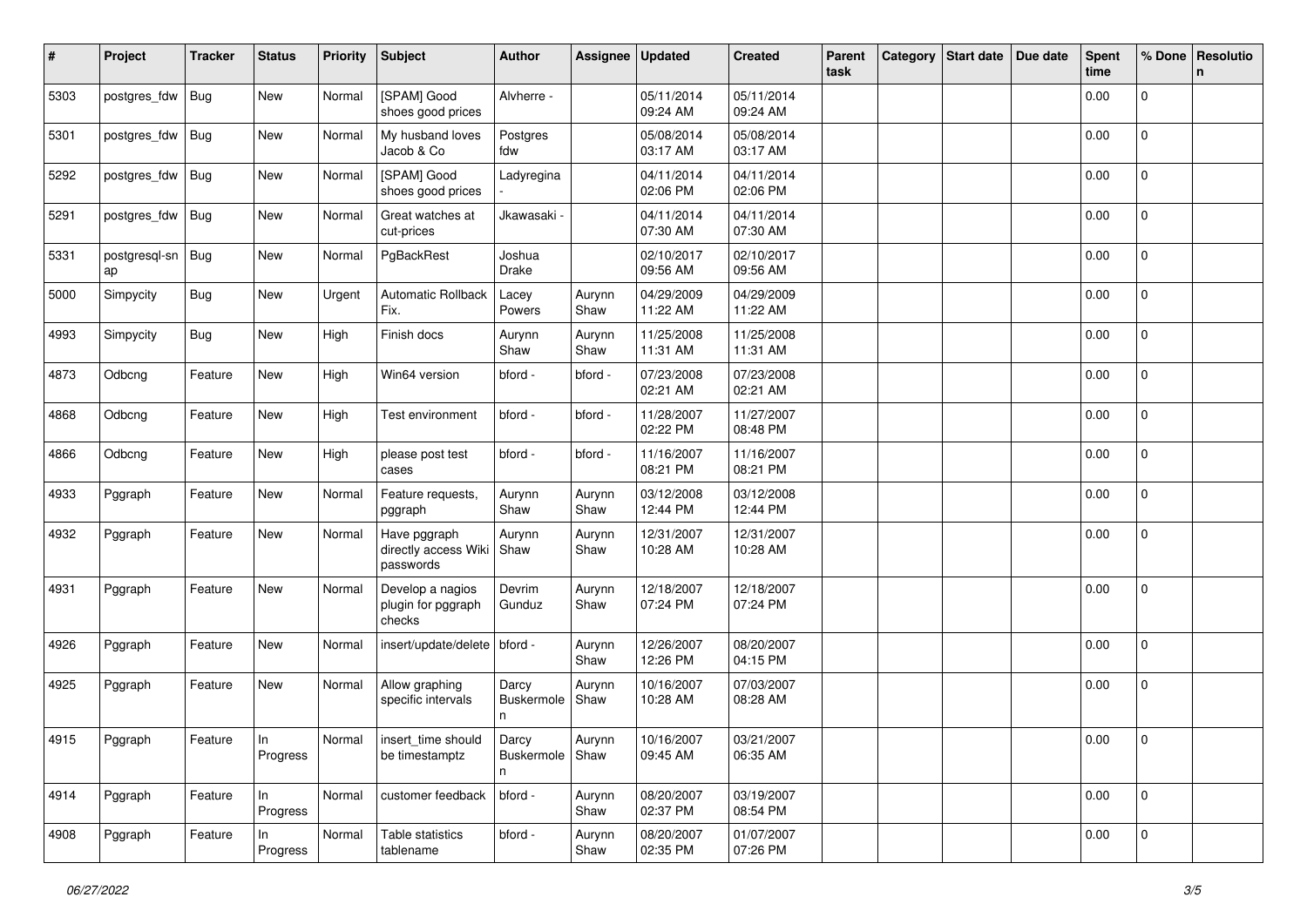| #    | Project             | <b>Tracker</b> | <b>Status</b>   | Priority | Subject                                                           | <b>Author</b>                   | Assignee          | <b>Updated</b>         | <b>Created</b>         | Parent<br>task | Category | <b>Start date</b>           | Due date                    | Spent<br>time | % Done         | <b>Resolutio</b><br>$\mathsf{n}$ |
|------|---------------------|----------------|-----------------|----------|-------------------------------------------------------------------|---------------------------------|-------------------|------------------------|------------------------|----------------|----------|-----------------------------|-----------------------------|---------------|----------------|----------------------------------|
| 4901 | Pggraph             | Feature        | New             | High     | pggraph table<br>doesn't list tables                              | bford -                         | Aurynn<br>Shaw    | 12/30/2008<br>01:56 PM | 12/29/2006<br>05:18 PM |                |          |                             |                             | 0.00          | 0              |                                  |
| 4890 | Pggraph             | Feature        | In<br>Progress  | Normal   | new report(s)                                                     | Darcy<br><b>Buskermole</b><br>n | Aurynn<br>Shaw    | 10/16/2007<br>10:20 AM | 09/25/2006<br>10:36 PM |                |          |                             |                             | 0.00          | $\mathsf{O}$   |                                  |
| 5315 | pitrtools           | Feature        | <b>New</b>      | Normal   | cmd_standby: Data<br>Directory vs.<br>Configuration<br>Directory? | Michael<br>Vitale               | Michael<br>Vitale | 05/14/2015<br>03:57 PM | 05/14/2015<br>03:57 PM |                |          | 05/14/201<br>5              |                             | 0.00          | $\mathbf 0$    |                                  |
| 5306 | pitrtools           | Feature        | Feedback        | Normal   | Reimplementation<br>of queue                                      | Joshua A.<br>Drake              | Joshua<br>Drake   | 11/13/2014<br>10:12 AM | 05/13/2014<br>12:58 PM |                |          | 05/13/201                   |                             | 0.00          | 0              |                                  |
| 5265 | pitrtools           | Feature        | New             | Normal   | Avoid the need to<br>manually edit<br>postgresql.conf<br>files    | Alexey<br>Klyukin               | Alexey<br>Klyukin | 05/22/2013<br>05:40 AM | 09/17/2012<br>04:13 AM |                |          | 09/17/201<br>$\overline{c}$ | 09/30/201<br>$\overline{c}$ | 0.00          | 0              |                                  |
| 5259 | PL/php              | Feature        | New             | Normal   | Add support for<br>anonymous DO<br>blocks.                        | Alexey<br>Klyukin               |                   | 05/27/2011<br>05:52 AM | 05/27/2011<br>05:52 AM |                |          | 05/27/201                   |                             | 0.00          | $\overline{0}$ |                                  |
| 5236 | PL/php              | Feature        | New             | Normal   | pg_raise to PHP<br>Object                                         | Moisés P.<br>Sena               |                   | 07/29/2010<br>11:08 AM | 07/29/2010<br>11:07 AM |                |          | 07/29/201<br>$\Omega$       |                             | 0.00          | $\Omega$       |                                  |
| 5235 | PL/php              | Feature        | <b>New</b>      | Normal   | SPI Object and not<br>function                                    | Moisés P.<br>Sena               |                   | 07/29/2010<br>10:48 AM | 07/29/2010<br>10:48 AM |                |          | 07/29/201<br>$\Omega$       |                             | 0.00          | 0              |                                  |
| 4984 | PL/php              | Feature        | ln.<br>Progress | Normal   | Composite Type<br>Argument as table                               | bford -                         |                   | 05/21/2011<br>04:50 PM | 12/15/2005<br>03:38 AM |                |          |                             |                             | 0.00          | $\overline{0}$ |                                  |
| 4979 | PL/php              | Feature        | ln.<br>Progress | Normal   | Add support for<br>IN/OUT parameters                              | Álvaro<br>Herrera               | Alexey<br>Klyukin | 09/14/2011<br>11:21 AM | 12/05/2005<br>07:37 AM |                |          |                             | 09/13/201                   | 0.00          | $\Omega$       |                                  |
| 4967 | PL/php              | Feature        | In<br>Progress  | Normal   | Redesign memory<br>handling                                       | Álvaro<br>Herrera               |                   | 05/21/2011<br>04:50 PM | 11/16/2005<br>05:31 PM |                |          |                             |                             | 0.00          | $\overline{0}$ |                                  |
| 5327 | postgresql-sn<br>ap | Feature        | In<br>Progress  | Normal   | New snap<br>packages to be<br>created                             | Joshua<br>Drake                 | Ivan<br>Lezhnjov  | 12/13/2016<br>08:36 AM | 12/09/2016<br>07:11 AM |                |          | 12/09/201<br>6              |                             | 0.00          | 40             |                                  |
| 5257 | postgres.js         | Support        | New             | Normal   | method to catch<br>error on<br>connection?                        | Rick<br>Harding                 |                   | 05/26/2011<br>09:15 AM | 05/26/2011<br>09:15 AM |                |          | 05/26/201                   |                             | 0.00          | $\overline{0}$ |                                  |
| 5340 | postgresgl-sn<br>ap | Task           | New             | Normal   | Change package<br>name                                            | Ivan<br>Lezhnjov                | Ivan<br>Lezhnjov  | 08/02/2017<br>11:44 PM | 08/02/2017<br>11:44 PM |                |          | 08/02/201                   | 08/04/201                   | 0.00          | $\mathbf 0$    |                                  |
| 5339 | postgresql-sn<br>ap | Task           | New             | Normal   | Explore tracks<br>feature                                         | Ivan<br>Lezhnjov                | Ivan<br>Lezhnjov  | 06/09/2017<br>03:47 AM | 06/09/2017<br>03:47 AM |                |          | 06/09/201                   | 06/16/201                   | 0.00          | 0              |                                  |
| 5321 | postgresql-sn<br>ap | Task           | New             | Normal   | Make postgres a<br>systemd daemon                                 | Ivan<br>Lezhnjov                |                   | 10/28/2016<br>06:34 AM | 10/28/2016<br>06:34 AM |                |          | 10/28/201<br>6              |                             | 0.00          | $\overline{0}$ |                                  |